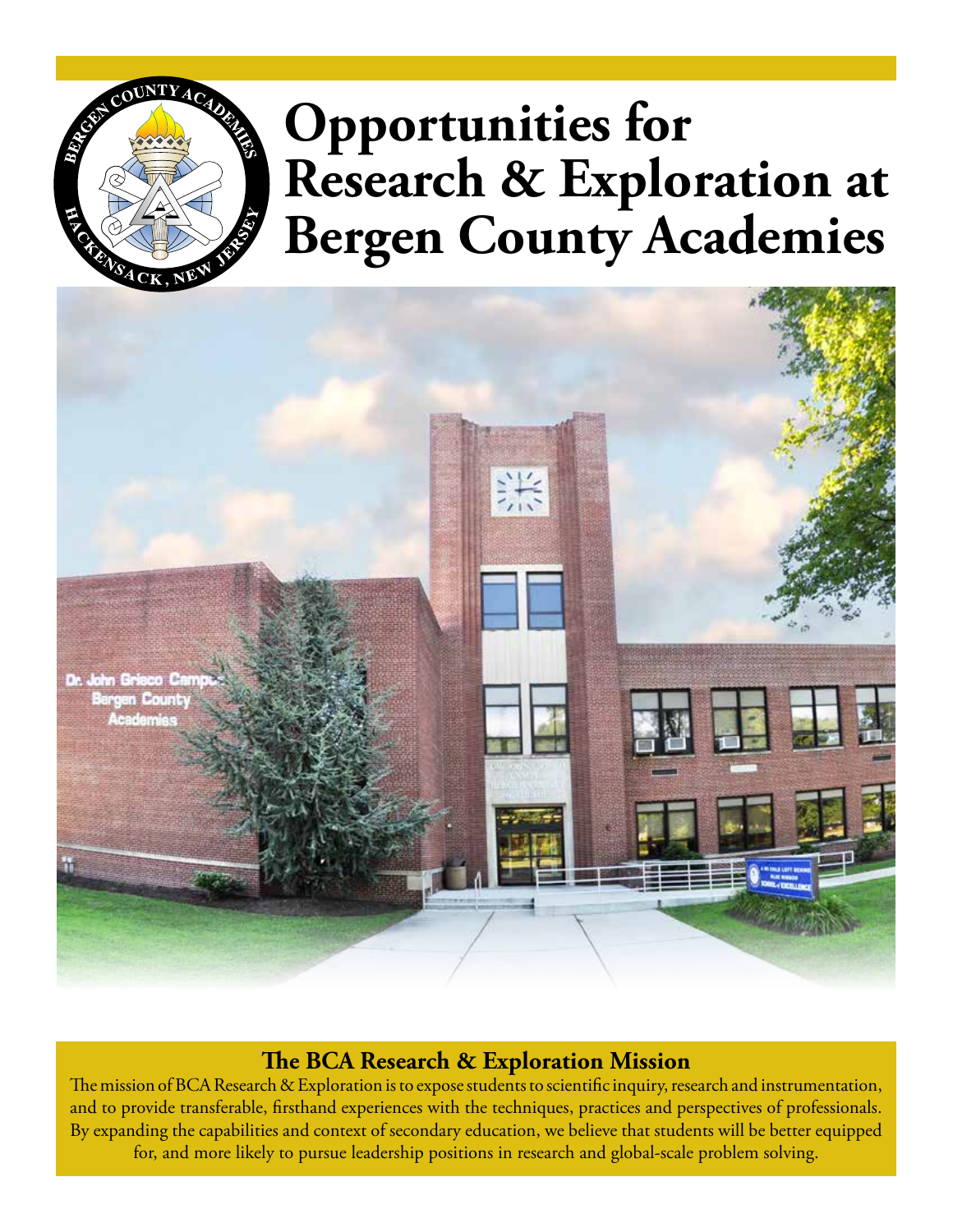## **Program** – Creative Writing Research

**Teacher** – Mr. Weems *(ricwee@bergen.org)*

**Open to Grade Level** – 11th, 12th

**Pre-Requisite** – Vested interest in writing

**Program description/Objective** – Students in this program work with faculty and utilize peer feedback to develop individual creative writing projects. After the writing and editing process, students are encouraged to submit to various writing competitions.

#### **Room** – 44

**Competitions** – Students submit to various competitions within their writing genre. Student submissions in poetry, fiction, personal essay and playwriting as well as various other forms are encouraged.

**Outcome** – Students in this program have won Gold and Silver medals from the Scholastic Art and Writing Awards, the Patricia Grodd High School Poetry contest sponsored by Kenyon College, and NJ Governor's Awards in Arts Education. Students have also been finalists for the National Student Poets Program and attended the New England Young Writers Conference at Bread Loaf.

# **Program** – Concert Choir

**Teacher** – Mr. Spinelli *(louspi@bergen.org)*

**Open to Grade Level** – 9th, 10th, 11th, 12th

**Pre-Requisite** –Must be able to match pitches through auditions

**Program description/Objective** – Open to all grades, concert choir is the largest elective on campus with over 150 members. Our choir performs at concerts, festivals and competitions, as well as twice a year at BCA. Music styles range from classical repertoire to jazz and even rock. The atmosphere is both serious and friendly; it is an excellent opportunity to make friends and to enhance your musicianship.

#### **Room** – 225

**Competitions** – Students typically participate in one competition annually, either through Performing Arts Consultants or Worldstrides Heritage, and compete against 1 - 5 other choirs in our division. Every other year the choir makes a trip to either Washington, DC, or to Boston. In alternate years, the competition is at a local high school, and the choir usually goes into NYC to attend a Broadway show, then an awards banquet and DJ dance.

**Outcome** – Our choirs have consistently received gold ratings, usually with top honors.

# **Program** – BCA Theatre Productions

**Teachers** – Mr. Kaplan *(stekap@bergen.org)*, Ms. Pero *(vicper@bergen.org)*

**Open to Grade Level** – 9th, 10th, 11th, 12th

#### **Pre-Requisite** – None

**Program description/Objective** – Each year the BCA Theatre department produces three fully mounted theatrical productions including one musical and two non-musicals. Students may participate as performers (by audition) as stage managers, assistant directors, house managers, or technicians by speaking with the director of the particular production. Students work together with theatrical professionals to rehearse and produce a full-length play or musical. This elective course meets four days per week plus 2 hours after school each day. Participation is recommended to the student who is ready for a major commitment, for one trimester, to the theatrical process.

**Room** – Auditorium Stage

**Competitions** – Montclair University Theatre Night Awards, New York Metro High School Theatre Awards

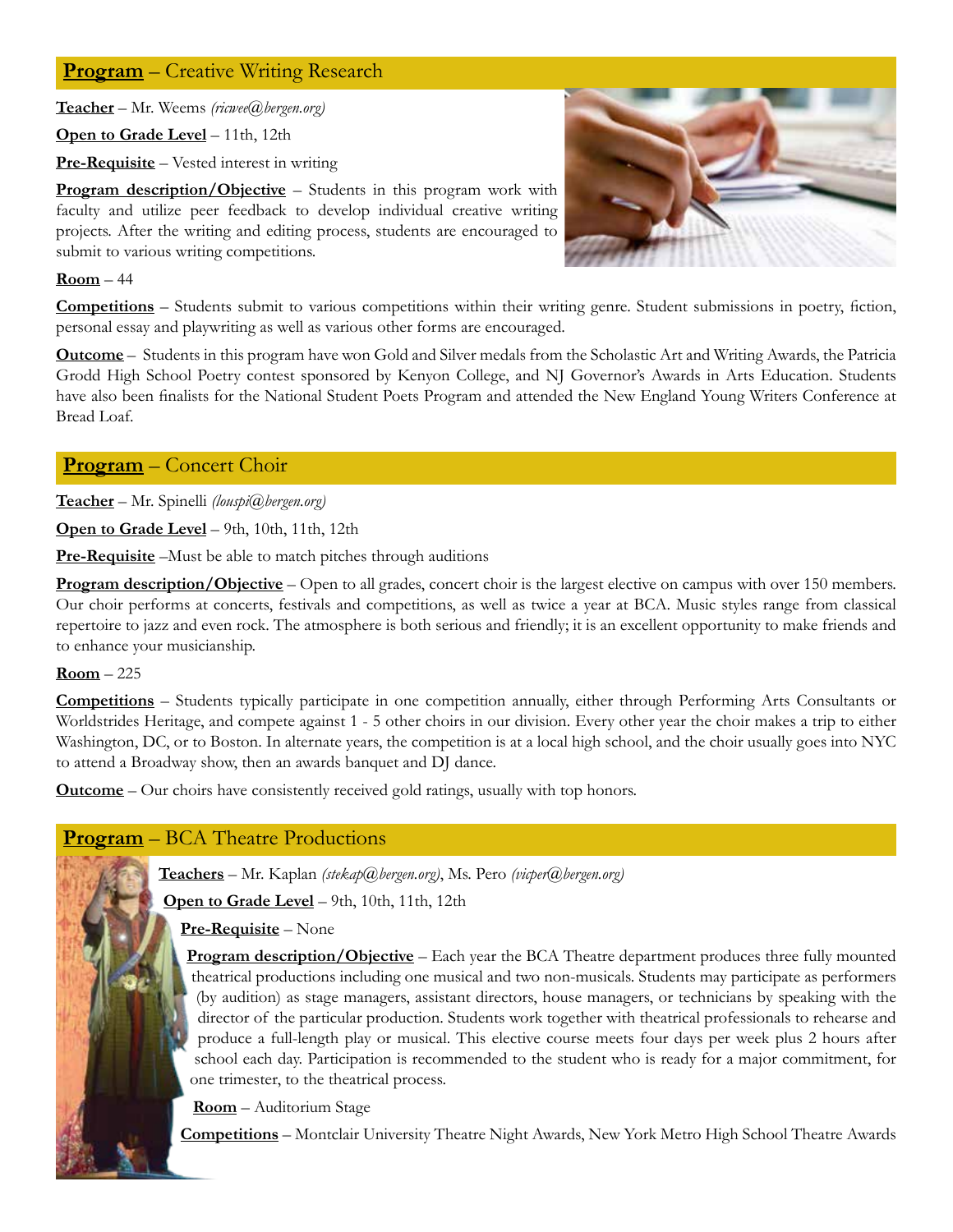## **Program** – Mechatronics Research Lab

**Teacher** – Mr. Nodarse *(carnod@bergen.org)*

#### **Open to Grade Level** – 10th, 11th, 12th

**Pre-Requisite** – Students interested in the Mechatronics Research Lab need Mechatronics Research Lab Exploration as an elective; they can also take Introduction to Robotics for additional insight into electronics circuit, mechanical design and programming.

**Program description/Objective** – The Mechatronics Research Laboratory is a laboratory within Bergen County Academies. In this laboratory, students will conduct research and develop innovations in the areas of digital electronics, robotics and programming. Some projects include the development of autonomous robotics, electronic devices, and control system interfaces. Students will be expected to have a working prototype, research report and enter a competition before the end of the course. The student is required to conduct research for 4 trimesters in a row (1 year and 1 trimester). The first three trimesters are typically spent researching and prototyping, and the fourth trimester is intended for the finalization of the project. Students should retain a modicum of flexibility within their schedules to successfully complete the research program.

**Room** – 146

**Competitions** – New Jersey Regional Science Fair, New Jersey Academy of Science, Source American-Design Challenge, Google Science Fair

## **Program** – Electrical Engineering Research

**Teacher** – Mr. Liva *(micliv@bergen.org)*

**Open to Grade Level** – 10th, 11th, 12th

**Pre-Requisite** – Pre Engineering Research Elective

**Program description/Objective** – The program is designed to allow students interested in Electrical Engineering to work on a design project. Students will advance their skills in areas like design and fabrication, sensor interface, data acquisition and control.

**Room** – 168

**Competitions** – Participating in a competition is not a requirement. In the past students have worked with other organizations such as the Lemelson Foundation, Kokutaiji High School and NASA on the ICED challenge.

**Outcome** – Students have secured internships at Recon Industrial Controls Corporation, Columbia University and other organizations.

## **Program** – Engineering Research

**Teacher** – Mr. Barbetta *(josbar@bergen.org)*

**Open to Grade Level** – 10th, 11th, 12th

**Pre-Requisite** – None

**Program description/Objective** – The Engineering Research elective provides individually scheduled work periods in the BCA Makerspace for students interested in engineering research projects and competitions. Past projects have included the creation of student inventions and innovations, civil and architectural designs and the participation in engineering/science fair competitions. Documentation requirements include a lab notebook and final report or portfolio. The course ends with an oral



presentation and prototype demonstration. An approved Project Development Contract is required for registration. Research can be taken 1-3 trimesters per year.

**Room** – 166

**Competitions** – Competitions are not a requirement, but they are encouraged. New competitions are added each year. Some past events include: Panasonic Creative Design Challenge, Team America Rocketry Challenge, Extreme Redesign Competition, Skills USA – Engineering, Toshiba Exploravision, West Point Bridge Building, US First, BattleBots, NJRSC, and more.

**Outcome** – Students generally intern at the leading engineering firms in our area. Some examples include: United Water (Suez Environment), Becton Dickinson, Mercedes-Benz USA, Axis Architectural Studio, Recon Industrial Controls Corporation, Kreisler Manufacturing Corporation, Vision Research, Inc.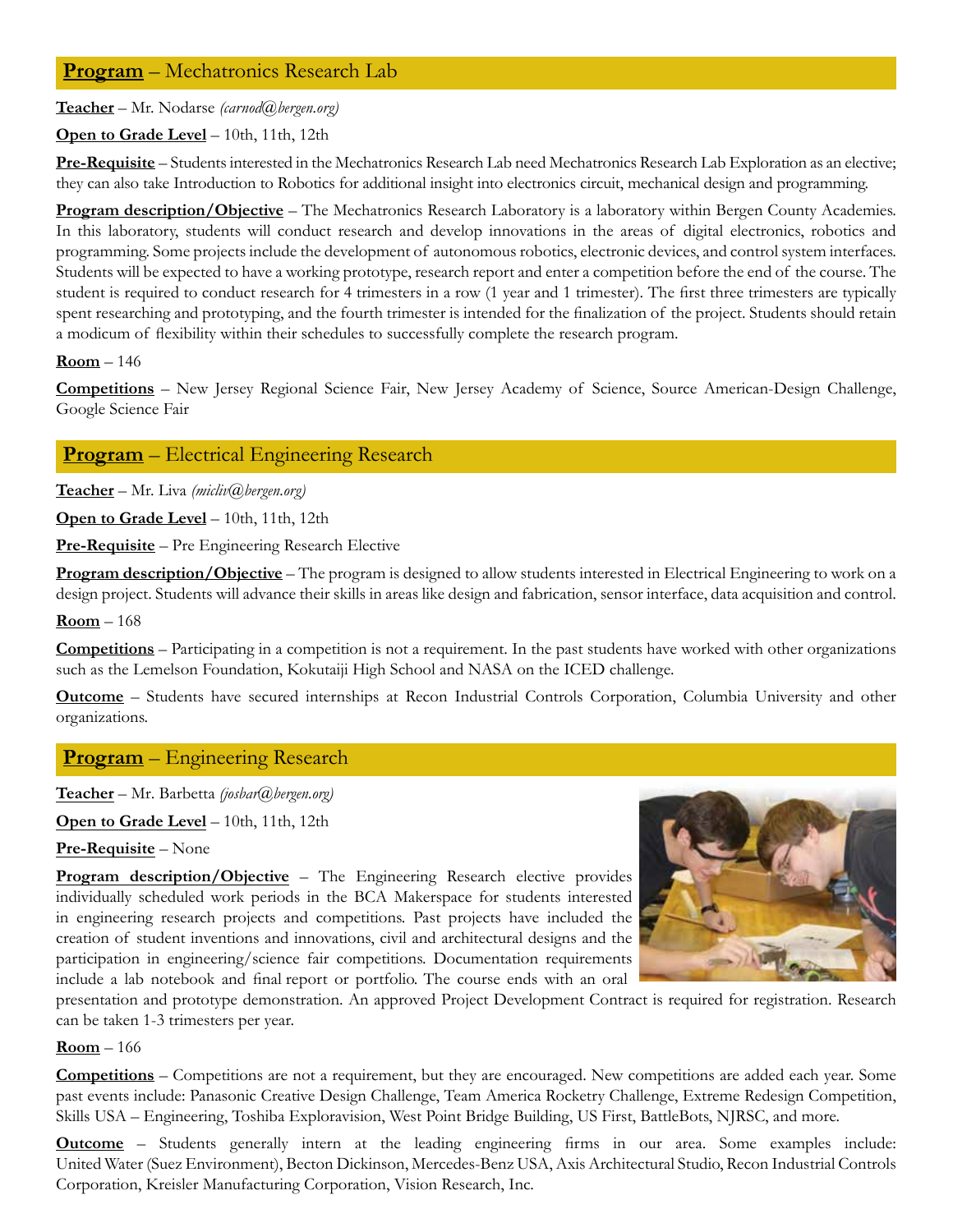## **Program** – Agriscience Research

**Teacher** – Ms. Kennedy *(claken@bergen.org)*

**Open to Grade Level** – 9th, 10th, 11th, 12th

**Pre-Requisite** – Introduction to Agricultural Science

**Program description/Objective** – Independent/small group research on projects centered on the science of agriculture (food, fiber, fuels, sustainability). These projects may be controlled experiments, sociological investigations, financial/entrepreneurial research, and/or engineering-based invention.

#### **Room** – Greenhouse

**Competitions** – Participation in the BCA FFA chapter and attendance at FFA events and competitions are an integral part of the culmination of the research project. The Agriscience Fair, conducted by the State FFA in late April each year, is a mandatory function as is membership in the BCA FFA.

**Comments** – There is a time commitment for the students of 6 mods per week that does not include the required prerequisite course. Research may continue for subsequent years.

# **Program** – Stem Cell Research

**Teacher** – Dr. Smith *(erismi@bergen.org)*

**Open to Grade Level** – 9th, 10th, 11th, 12th

**Pre-Requisite** – Research Applications in Molecular Biology and Genetics (ResMol)

**Program description/Objective** – The laboratory houses facilities and instrumentation not available at any other high school. Students collaborate with faculty on the selection of their individual research projects based on some aspect of biology the student finds especially interesting. Current projects include analyses of stem cells and their derivatives, the molecular and genetic basis of cancer, Alzheimer's disease, obesity, arthritis and the aging process among others, and the impact of various potential therapies on them. The common thread behind all the projects is the educational value implicit in pursuing a personal goal for which there is "no answer in the back of the book." All students learn how to handle experimental data, and statistically determine whether their results are significant or not. The program has recently been further improved by collaboration with the surgical lab at Englewood Hospital. Fee required!

#### **Room** – 213

**Competitions** – There are a large number of competitions in which our students are able to participate. The local competitions, open to all grades, include the NJRSF, NJAS, YSAP, YES and numerous others. The highest achievers in the Siemens and Intel competitions have all participated in the summer bio research program. Students have published papers in scientific journals and have applied for patents based on their research in this lab.

**Outcome** – Students have gone to internships at Englewood Hospital, Valley Hospital, Hackensack Medical Center, Bergen County Medical Examiner, Columbia Presbyterian Medical Center, Weill Cornell Medical Center, Memorial Sloan Kettering Cancer Center, and many others.

**Comments** – We welcome the opportunity to show the labs and discuss the benefits and issues (especially the time commitment)

with students and parents. Our goals are to educate students in the rigors of scientific thinking and problem solving, to move our students into positions of prominence in science fairs and scholarship competitions, and to publish formal papers in the scientific literature. The potential impact of such activities on the college entrance process is self-evident. There are a large number of competitions in which our students are able to participate.

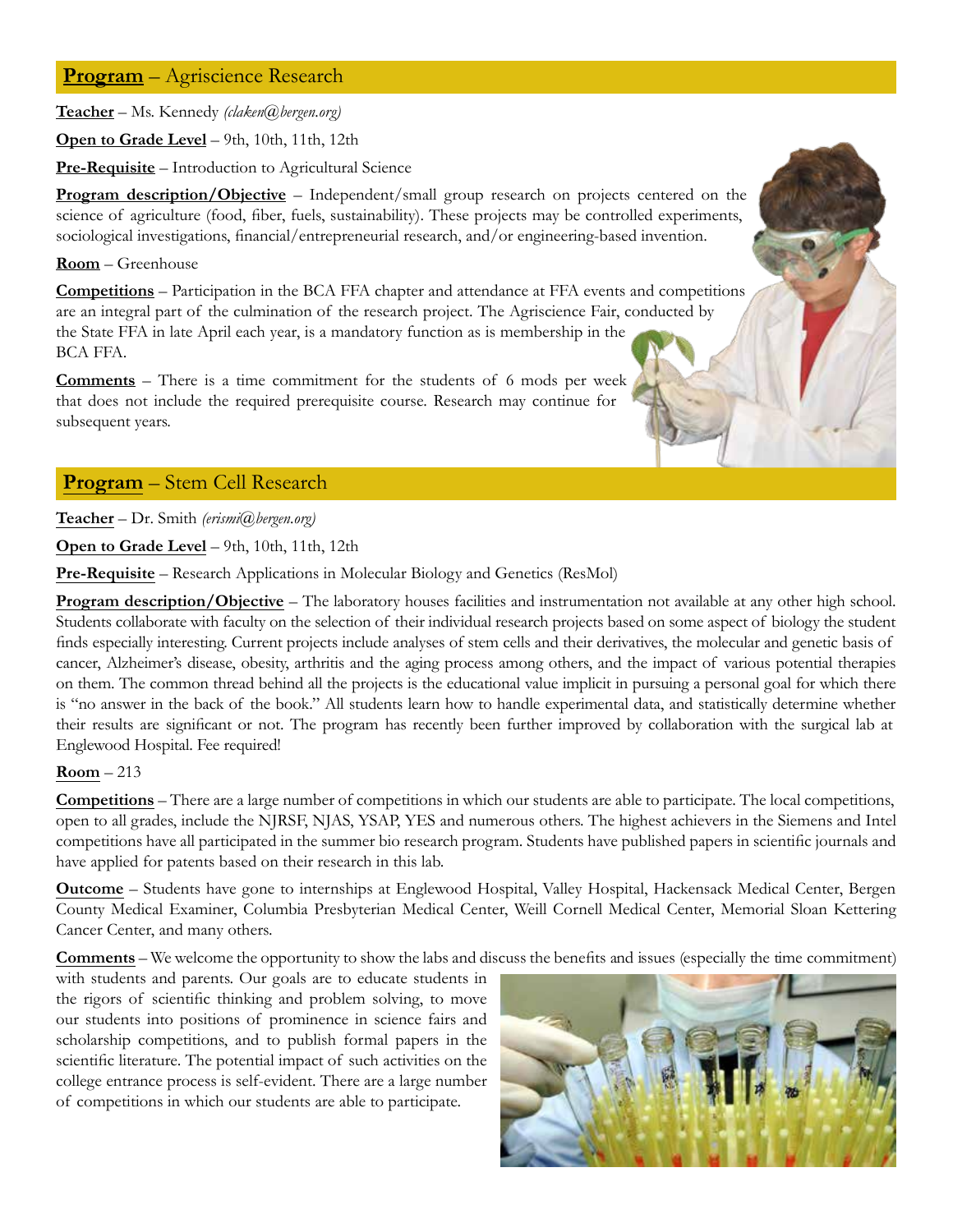# **Program** – Laboratory of Cell Biology

**Teacher** – Dr. Sabio *(gersab@bergen.org)* 

**Open to Grade Level** – 9th, 10th, 11th, 12th

**Pre-Requisite** – Research in Cell Biology

**Program description/Objective** – A research experience in the Laboratory of Cell Biology, enables students to carry out investigations in areas of their own personal interest. Projects involve the utilization of cellular and molecular biology techniques to address a wide variety of questions in the biological sciences. Curricular goals include educating students in the rigors of scientific thinking



and problem solving. Students in the laboratory have access to the latest scientific equipment to pursue their studies. Fee required!

## **Room** – 224

**Competitions** – Numerous accolades have been awarded in venues such as the North Jersey Regional Science Fair, the International Science and Engineering Fair, Siemens Competition, INTEL Science Talent Search, National Academy for the Advancement of Sciences, National Junior Science and Humanities Symposium, BioGENEius, White House Science Fair, Young Science Achievers Program, Google Science Fair, and others. Students have also published their research in peer-reviewed journals and have participated in the patent process. A research paper submission to a major competition is required of all students who are seniors in the Bioresearch program.

**Outcome** – Students from the Cell Biology Laboratory have been invited to intern at Columbia University's Center for Craniofacial Regeneration as well as other labs at Columbia, Memorial Sloan Kettering, Hackensack Hospital, Englewood Hospital, and labs with prerequisite technical skills in the area of cell and molecular biology.

## **Program** – Physics/Optics Research

**Teacher** – Dr. Dogru *(ozgdog@bergen.org)*

**Open to Grade Level** – 9th, 10th, 11th, 12th

**Pre-Requisite** – Topics in Science and Research or Quantum Physics Elective

**Program description/Objective** – The Physics research program provides opportunities for students to work on various projects and gain experimental and analytical skills to excel in Physics. Students can work on advanced projects including Interferometry, Holography and Fiber Optics. They also have an



opportunity to be involved in building a spectroscopy setup, which aims at measuring minuscule amounts of trace gases using laser spectroscopy. Students may work on any project they select under the guidance of Dr. Dogru. Depending on the particular project, the nature of the work involves reading scientific articles, setting up experiments, data acquisition, data analysis, and software programming. Students willing to pursue a theoretical project in Physics are also encouraged to contact Dr. Dogru for possible collaborations with outside institutions.

## **Room** – 19

**Competitions** – Students are not required, but encouraged to participate in competitions depending on the nature of the projects. Possible competitions include American Association of Physics Teachers (AAPT) Conference, Exploravision, North Jersey Regional Science Fair, Junior Science and Humanities Symposium (JSHS) at Rutgers.

**Outcome** – Students are expected to present the results of their work and experience in a written scientific format. Internship opportunities at universities are possible for competitive applicants.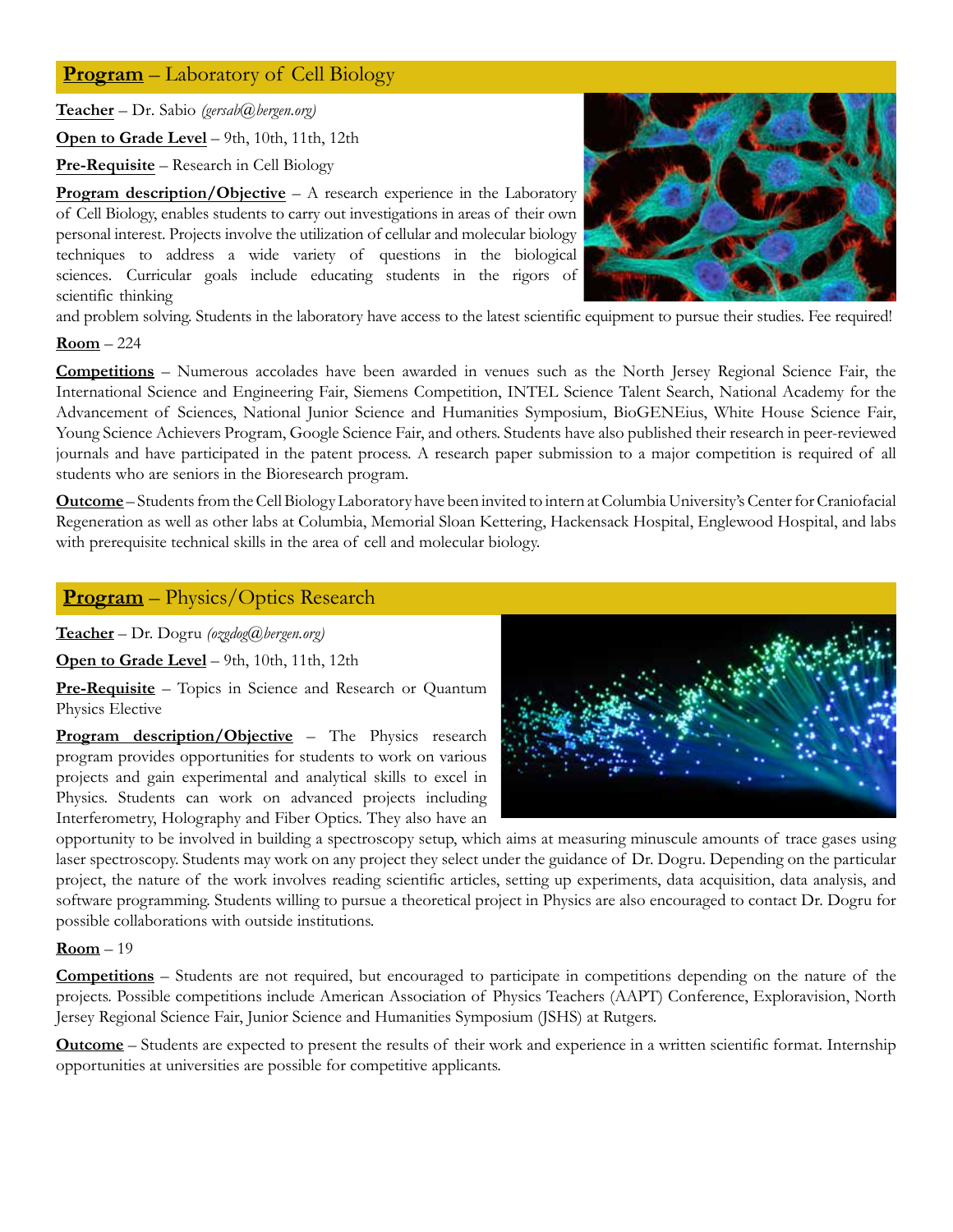## **Program** – Nano-Structural Imaging Lab Biological Research

**Teacher** – Mrs. Waldron *(alywal@bergen.org)*

**Open to Grade Level** – 9th, 10th, 11th, 12th

**Pre-Requisite** – Introduction to Microscopy

**Program description/Objective** – The mission of Nano-Structural Imaging Lab Biological Research is to introduce students to scientific inquiry, through research and instrumentation, and to provide transferable, hands-on experiences with the techniques, practices and perspectives of professional scientists with an emphasis on microscopy as an analytical technique, especially electron microscopy. Students are eligible to participate in this program after completing one of the pre-requisite courses. Next, the student will develop a novel research project based on their own interests and current scientific literature, in cell biology, molecular biology, structural biology, biomedical research, or related fields. They will then learn the tools and techniques to carry out experiments on a topic of their choosing, acquire and analyze data, and present their results in either written or oral form.

**Rooms** – 176 / 178

**Competitions** – North Jersey Regional Science Fair (required), Intel International Science & Engineering Fair, Young Science Achievers Program, Intel Science Talent Search (required), Siemens Competition in Math, Science & Technology (required), Google Science Fair, New Jersey Academy of Science Meeting, Monmouth Junior Science Symposium, and/or Publication in Microscopy & Microanalysis

**Outcome** – Students from this lab have produced images that have been described as "textbook quality" by professionals in the field. This program provides a comprehensive experience of being a professional scientist. These students are well suited to pursue careers in bioimaging, histology, pathology, and other clinical research options.

# **Program** – Chemistry/Nanotechnology

**Teacher** – Dr. Kim *(deokim@bergen.org)*

**Open to Grade Level** – 10th, 11th, 12th

**Pre-Requisite** – Foundations of Nanotechnology Elective

**Program description/Objective** – Chemistry/Nanotechnology research with Dr. Kim is an elective, project-based program for independent student research in the emerging field of chemistry and nanotechnology. First, students will be encouraged to independently utilize a range of scientific communication technologies such as scientific



news websites, scientific journals, and other material in order to investigate real world problems and eventually develop realistic chemistry/nanotechnology related solutions based on their understanding of scientific methods. In the second phase, students will learn how to apply their scientific knowledge, assess societal impact and estimate the budget while developing their own experimental designs and procedures for the applications of their projects. Based on the designs of experiments, students will perform their experiments under the supervision of Dr. Kim and collect their own data. Students will also learn technical skills of operating various state-of-the-art scientific equipment available in the field of chemistry and nanotechnology. The final stage of the chemistry/nanotechnology research will be dedicated to nurture critical thinking abilities of student researchers by interpreting research data as the result of their project investigation and to polish communication skills to summarize and deliver their results to their peers by participating in various form of competitions.

## **Room** – 244

**Competitions** – Young Science Achievers Program, Northern Jersey Regional Science Fair (NJRSF), Junior Science and Humanities Symposium (JSHS) at Rutgers, New Jersey Academy of Science (NJAS) Fair, Google Science Fair, Materials Research Society - Fall Meeting Poster Presentation, Siemens Competition (requirement in senior year), Intel Science Talent Search (requirement in senior year)

**Outcome** – There are many interesting internship opportunities for chem/nano students, including but not limited to: BASF (paid summer internship after graduation), Becton Dickinson, Brookhaven National Lab, Columbia University, EDAX, Lamont-Doherty Earth Observatory, New Jersey Institute of Technology – Polymer Processing Institute, Reckitt Benckiser, Sun Chemical Corporation, Stepan Company, and Stevens Institute of Technology.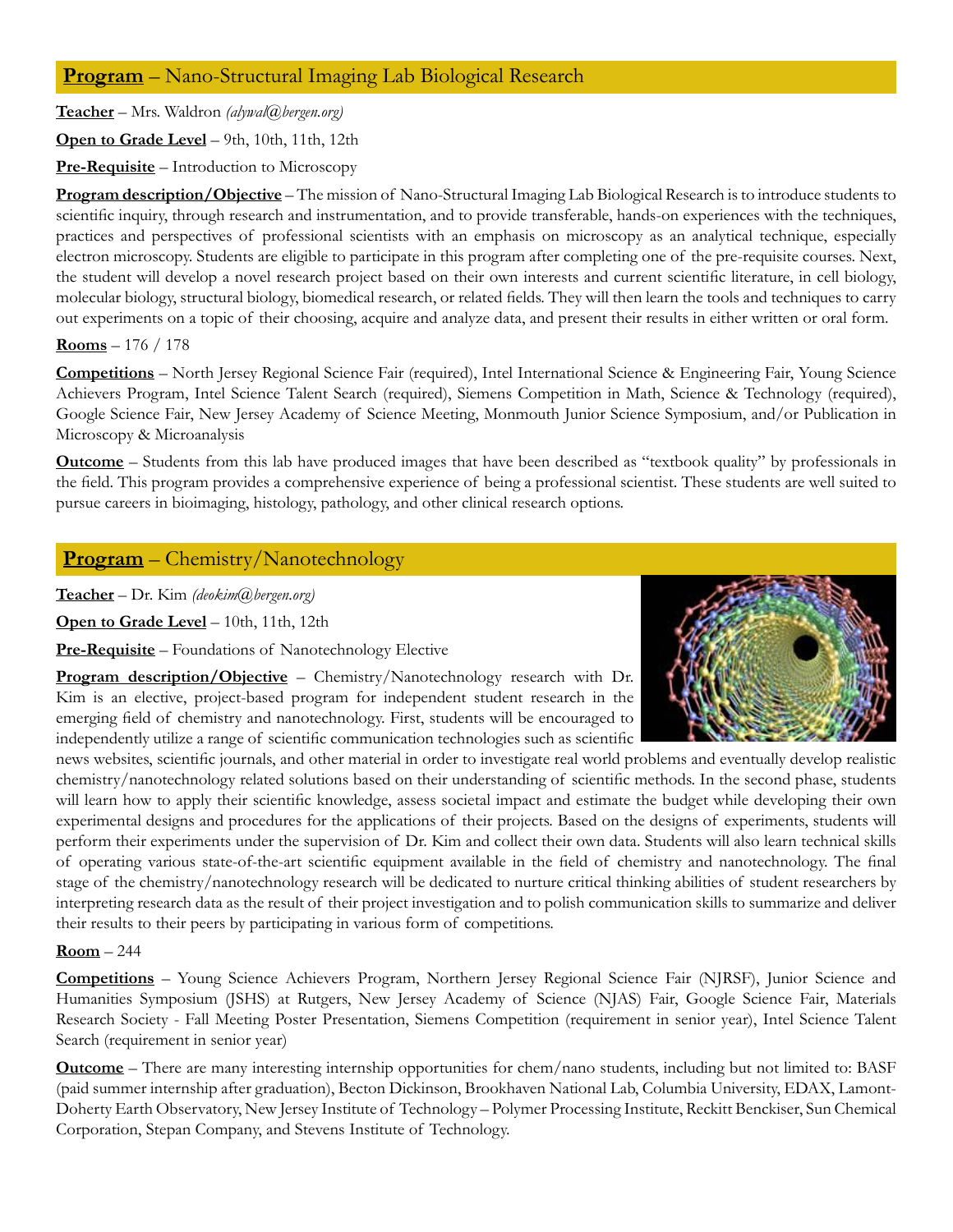# **Program** – Math Research

**Teacher** – Dr. Penev *(krapen@bergen.org)*

**Open to Grade Level** – 9th, 10th, 11th, 12th

**Pre-Requisite** – None

**Program description/Objective** – The Math research program is aimed at preparing students for contests based on math research such as Siemens and Intel talent search. The students write papers

in Combinatorics, Number Theory, Geometry, etc. Every year our students win math grants through YSAP. They also take part in NJRSF, ISEF, AMC 10, AMC 12, AIME, USA Math Olympiad and the International Math Olympiad. We offer electives, projects, clubs and individual work with students involved in this program.

**Room** – 268

**Competitions** – Students are required to participate in one or more of the following competitions: Intel, Siemens, NJRSF, YSAP, AMC 10, AMC 12, AIME, USA Math Olympiad and the International Math Olympiad

**Comments** – Students in previous years have won the USA Math Olympiad and the International Math Olympiad in Thailand, and have achieved high placement at the Siemens competition in Math, Science and Technology.

# **Program** – Bloomberg Markets Concepts Certification

**Teacher** – Mr. Fogg *(frefog@bergen.org)*

**Open to Grade Level** – 10th, 11th, 12th

**Pre-Requisite** – Students interested in finance **and** one of the following classes:

- Advanced Business & Financial Topics
- AP or IB Economics
- Markets & Trading elective

**Program description/Objective** – Bloomberg Markets Concepts (BMC) is an 8-hour self-study series of e-learning tutorials that you can access from any device and view anytime. BMC consists of four modules covering the essentials of financial markets: Economics, Currencies, Bonds/ interest rates and Equities. This is an opportunity for students to learn how the theories we discuss in class are applied in the real world and to get practical, hands-on experience using the Bloomberg terminal. The on-line version of BMC can be accessed at https://about.bloomberginstitute.com/students/bloomberg-market-concepts/. There is a \$149 student fee payable to Bloomberg for students to register.

**Room** – Financial Markets Lab (180) and self-study

**Competitions** – Competition is not a requirement, however Bloomberg functionality is used extensively by students preparing for the Federal Reserve Challenge, Economics research or students engaged in Extended Essays in finance or economics. It is also used in advanced coursework in financial markets, economics and corporate finance.

**Outcome** – BMC is widely accepted and respected as a benchmark for student and professional achievement in the field of finance. It is typically a required component of college-level courses in economics and finance, and proficiency with Bloomberg functionality is an important skill that can help students pursue internships and careers in the field of finance.



**For more information, please visit: http://research.bergen.org/index.php/research-home**